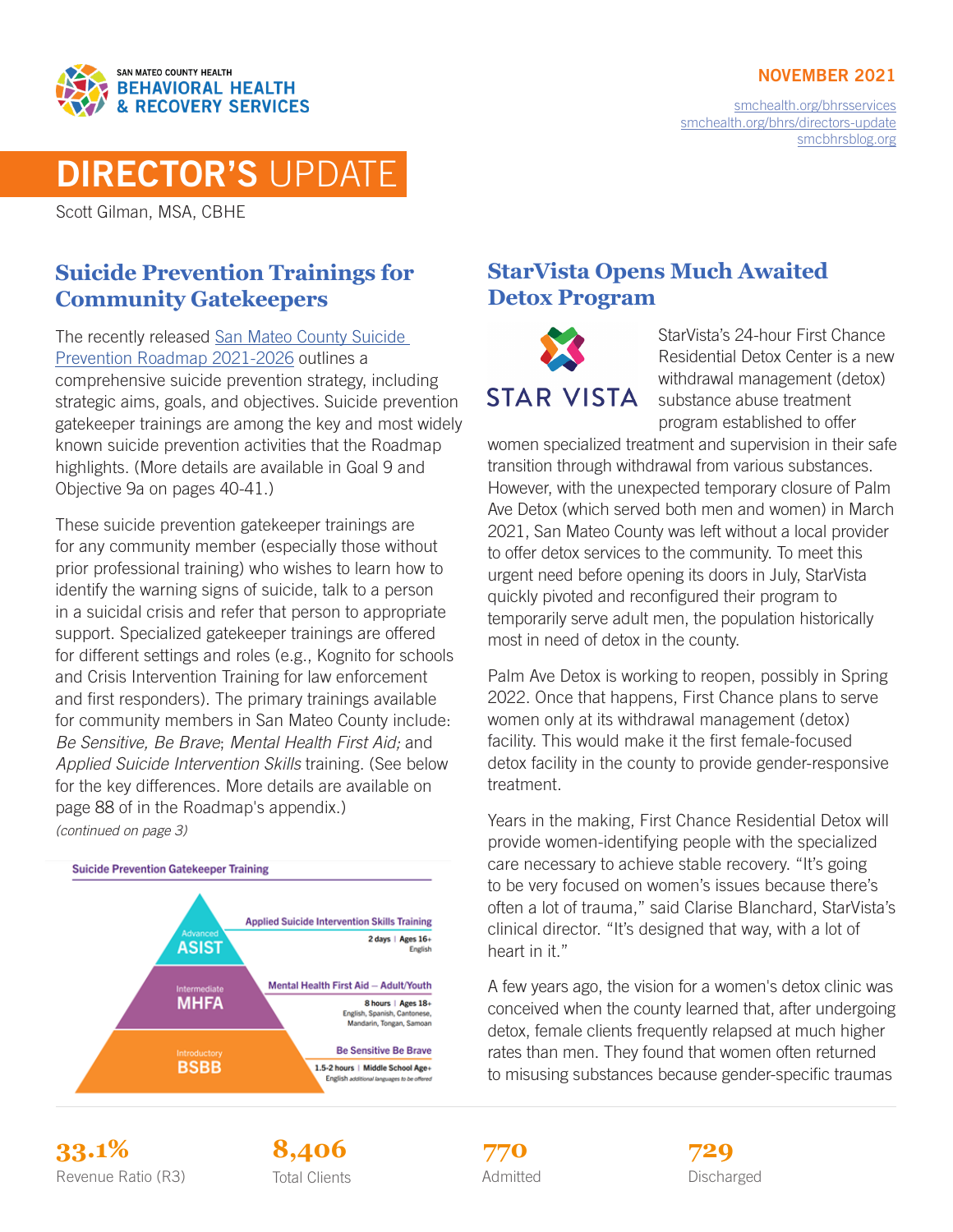remained unaddressed in co-ed settings.

An all-women facility removes the stigma and apprehension often experienced in a co-ed detox environment. Pregnant women also require special medical attention, care, and family and child services upon completion. Beyond regular meals and a safe place to lay their heads, clients receive routine check-ins from licensed counselors, access to therapy, medical supervision, and connections to wrap around services after they exit the program. Clients can participate in the program for any duration from three days to three weeks.

First Chance is co-located with StarVista's Sobering Station in Burlingame. Intakes occur Monday through Friday between 9 AM and 3 PM, and all individuals need medical clearance and a negative COVID test. Medical clearance may come from the San Mateo Medical Center Emergency Department or the Street Medicine Team. While the program invites a diverse group of clients, it reaches out in particular to marginalized populations that may not have as many resources.

"This will be the jumping off point and I'm hoping that this will open the door to other detox for women in the area," said Linda Malone, program director of StarVista's First Chance program. Learn more about the First Chance Residential Detox Center and Sobering Station [here.](https://star-vista.org/programs/first-chance/)

#### **New ODE Recognition Series**



BHRS strives to be a truly multicultural organization. In a colloquial sense, BHRS aims to "be about it" in its actions, values, priorities, and commitments to eliminating practices and policies that do not support equitable outcomes. How does that happen? It takes the willingness of staff at

*Scott Gruendl*

all levels, particularly executive leadership, to initiate and continue often tricky discussions about equity, particularly issues surrounding race, power, and privilege. Such discussions require personal reflection, vulnerability, and courage. But who does that in a professional setting? Are there role models?

Through many of its programs and initiatives, the BHRS Office of Diversity and Equity (ODE) witnesses the transformation of both our BHRS systems, and of staff. The ODE team began discussions about ways to recognize people who are living into our multicultural organizational

development (MCOD) vision.

The Workforce Education Team also noticed in both the Internship Orientation and the Cultural Humility training series, one executive leader consistently showed up willing to courageously engage in personal reflection and vulnerability. Scott Gruendl, BHRS assistant director, has eagerly participated in the Internship Orientation and attended the Cultural Humility training series several times beyond the requirement.

Scott's actions with regards to consistently living into and continuing the MCOD vision over several years, and his willingness to express both courage and vulnerability as an executive leader in BHRS, exemplify equity in leadership.

The initial recognition award in the BHRS ODE Recognition Series is the Equity in Leadership award called the Scott Gruendl Equity in Leadership Award. Recipients will be BHRS executive-level leadership members who exemplify the MCOD vision in their roles and interactions with BHRS staff, providers and San Mateo County communities. The award was presented to Mr. Gruendl during the BHRS Internship Orientation in September.

#### **Commissioner Retires**



Patricia Way took the Loyalty Oath as a Commissioner on November 15, 2015 and served as a family member on the [Mental Health and Substance Abuse](https://www.smchealth.org/mhsarc)  [Recovery Commission](https://www.smchealth.org/mhsarc) until the end of her second term on September 30, 2021. During that time, she volunteered

*Patrica Way*

on various committees. Pat served as Chair of the Older Adult Committee, Chair of the full Commission, and Co-Vice Chair of the full Commission. She served during the leadership of previous BHRS Directors Steve Kaplan and David Young, and the current director, Scott Gilman. Pat has always believed in the importance and power of the family members and consumers lived experience in guiding the Commission.

"I was honored to have served the behavioral health community with a group of vibrant, caring Commissioners as well as dedicated staff. Much has been accomplished in recent years by the Commission, and needs do continue," said Pat. "I am hopeful that the Commission will continue to focus on expanding the continuum of housing and supportive services, the interface between law enforcement and behavioral health,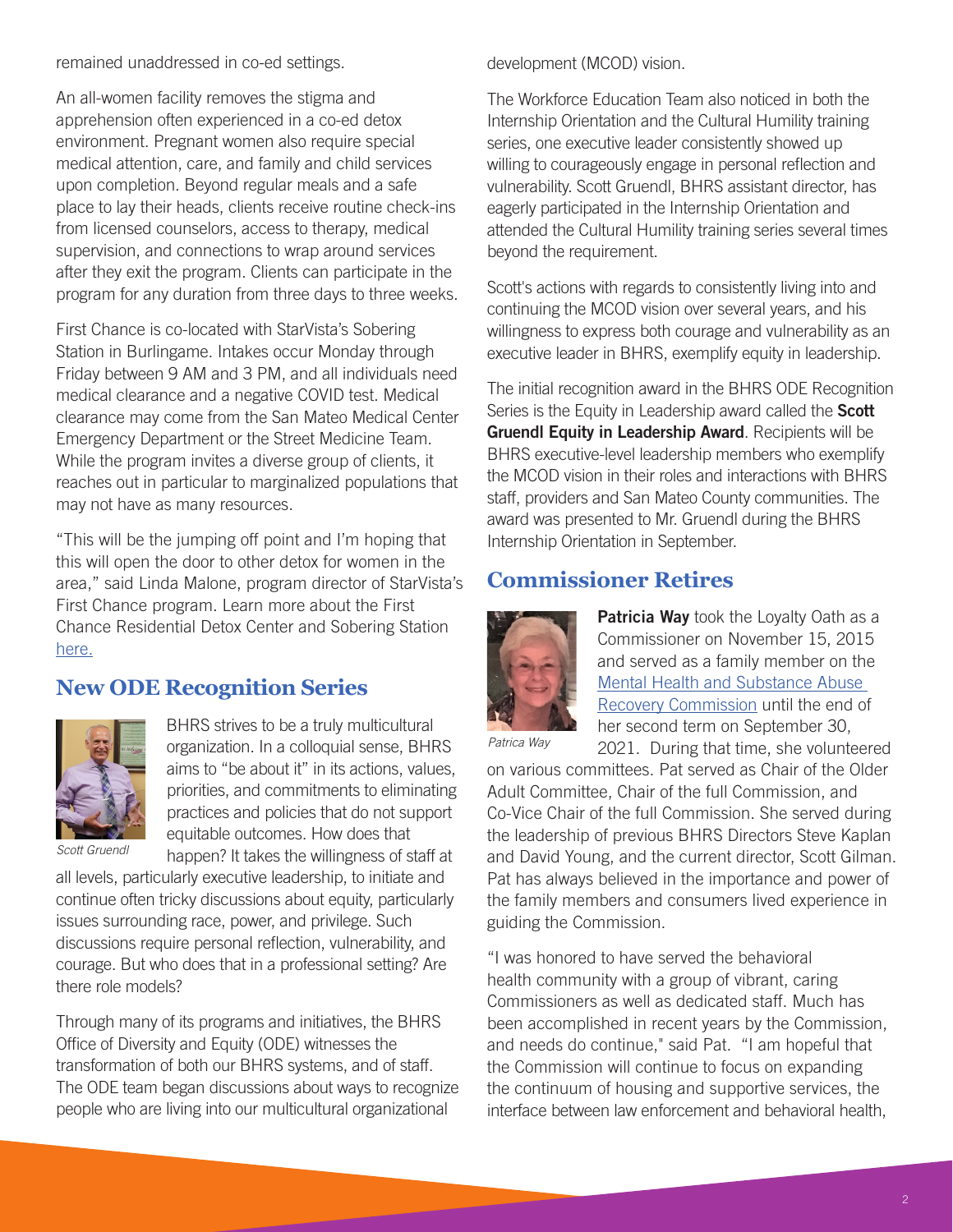and the progress of the Cordilleras rebuilding and the reopening of the psychiatric inpatient beds on 3AB. Continue to aim high…the community is counting on it!"

Thank you, Pat, for your many years of passionate and dedicated service to the commission and the San Mateo County community.

# **Congratulations**



Chauncey Chatman MFT, East Palo Alto clinic, was recognized at the Housing Hero Awards ceremony last month which took place at the Board of Supervisors meeting. This annual award honors community individuals and organizations who have demonstrated exceptional

*Chauncey Chatman*

leadership in providing housing and/or helping at-risk individuals and families with mental health and/or co-occurring conditions to maintain stable housing. Watch the presentation of the award to Chauncey and other Housing Hero recipients [here](https://smcgov-my.sharepoint.com/personal/leharrison_smcgov_org/_layouts/15/onedrive.aspx?id=%2Fpersonal%2Fleharrison%5Fsmcgov%5Forg%2FDocuments%2FHousing%20Heroes%20Final%20Presentation%202021%2F14th%20Housing%20Hero%20Awards%2EMOV&parent=%2Fpersonal%2Fleharrison%5Fsmcgov%5Forg%2FDocuments%2FHousing%20Heroes%20Final%20Presentation%202021&ct=1635359819300&or=OWA%2DNT&cid=9b2fadf1%2D08bf%2D2836%2Dcb57%2D8b05269e878b&originalPath=aHR0cHM6Ly9zbWNnb3YtbXkuc2hhcmVwb2ludC5jb20vOnY6L2cvcGVyc29uYWwvbGVoYXJyaXNvbl9zbWNnb3Zfb3JnL0VjMXNpYWdUWF85UHRpXzhHdlpqNnh3QkhWTTJLbzZqaUVZYVNKdjR2Yno4c0E%5FcnRpbWU9N01HZHdYaVoyVWc ).

# **New Health Policy Removes Barriers**



Historically, homeless patients who were served by the Street Medicine and Mobile Clinic teams and needed of a safe place to get sober were required to first travel to the San Mateo Medical Center Emergency

Department to obtain medical clearance before being admitted to StarVista's First Chance Sobering Station and Withdrawal Management.

A typical medical clearance evaluation involves a history, a physical examination, laboratory studies, and sometimes a prescription for medication to treat the symptoms of alcohol or other substance withdrawal. This process can be highly time and resourceconsuming and is often a barrier to treatment for those experiencing homelessness.

Due to a productive partnership led by Public Health Policy and Planning (PHPP) teams, StarVista and BHRS partners, PHPP's new medical clearance policy (2021-399) gives the medical providers on the PHPP Street Medicine and Mobile Clinic teams the ability to provide medical clearance for their existing patients to enter StarVista's First Chance Sobering Station and Withdrawal Management – potentially bypassing a lengthy trip to the Emergency Department

(ED) when not otherwise indicated.

These teams often have substantial and existing relationships with clients, thoroughly understand their medical histories, and can prescribe any medications needed. If a client has highly complex medical needs, or a history of alcohol-withdrawal-related seizures, is pregnant, or has other risk factors, the PHPP teams will work with the ED for the screening. However, this new policy will certainly reduce the load on the ED and offer homeless clients more opportunities for timely and successful treatment.

# **COVID-19 Update**

Vaccination efforts in the County experienced a setback this month when a data correction was implemented that lowered the total number of persons vaccinated. This included a 5% reduction countywide and a 1% reduction for BHRS. Youth Services will see its progress reduced further when the 5- to 11-year-old population is added to the count, with an estimated 331 additional clients in need of vaccination.

The BHRS Vaccination Outreach Planning Workgroup is developing several interventions after a deep dive review of available data to determine potential strategies for specific populations. A significant pilot is proposed for adult clients at the North County Outpatient Clinic.

We anticipate that, starting this month, vaccination numbers will reflect the workgroup's efforts.

# **Suicide Prevention Training**

*(continued from page 1)*

Below are two key 2021 accomplishments for this goal:

- 1. Partnered with the County Office of Education (COE), Peninsula Health Care District, and Sequoia Health Care District to offer Kognito training to all public school staff in San Mateo County.
- 2. Partnered with Dr. Joyce Chu to offer the only comprehensively culturally adapted community training for suicide prevention and mental health – *Be Sensitive, Be Brave* (BSBB). She is also leading the development of BSBB trainings in Chinese, Tagalog, and Spanish.

Learn more about suicide prevention gatekeeper trainings at [smchealth.org/SuicidePrevention.](http://smchealth.org/SuicidePrevention)